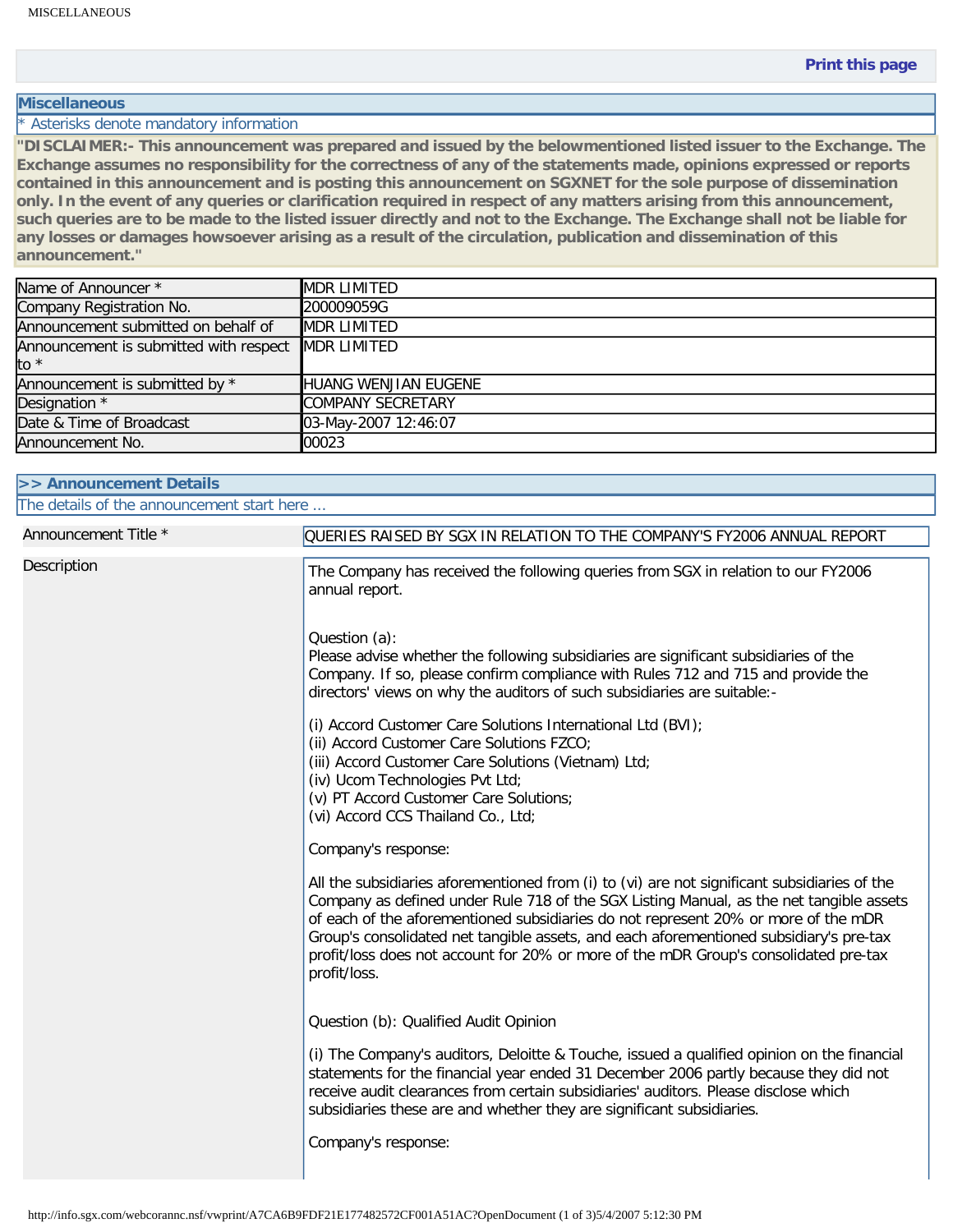As at the date of the Auditor's Report, the following subsidiaries had not received audit clearances:-

(a) mDRL (M) Sdn Bhd;

(b) Accord Customer Care Solutions Philippines, Inc;

(c) Accord Customer Care Solutions, FZCO;

(d) After Market Solutions (CE) Sdn Bhd; and

(e) Mobilefone Repair.com NZ Limited.

All the aforementioned subsidiaries from (a) to (e) are not considered significant subsidiaries of the Company based on Rule 718 of the SGX Listing Manual. Audit clearances were subsequently obtained for mDRL (M) Sdn Bhd, Accord Customer Care Solutions Philippines, Inc and Accord Customer Care Solutions FZCO.

(ii) Please disclose why the auditors of certain subsidiaries did not give audit clearances, the concerns raised by the auditors and why the Company was unable to address such concerns.

Company's response:

Audit clearance was not obtained for the following subsidiaries:-

(a) Mobilefone Repair.com NZ Limited - The financial year end of Mobilfone Repair.com NZ Limited is 30 June 2006, which is not co-terminous with the financial year end of the parent company. In order to obtain audit clearance, an audit would have to be conducted on 31 December 2006 which would have incurred additional costs. It was decided that no audit would be conducted and results were based on management accounts of 31 December 2006. The business was subsequently divested in February 2007.

(b) After Market Solutions (CE) Sdn Bhd - The aforementioned subsidiary is considered an insignificant subsidiary of the Company under Rule 718 of the SGX Listing Manual. We have assisted the subsidiaries' auditors in relation to any queries or outstanding matters. To date, the auditors are in the process of finalising their audit clearance and we expect to receive the same in due course.

(iii) Please disclose why the auditors of certain subsidiaries expressed disclaimer of opinion.

Company's response:

There was a change of auditors for certain subsidiaries in FY2006. The previous auditors for FY2005 qualified the FY2005 accounts due to the on-going investigations against the mDR Group in FY2005. Subsequently, when the new auditors took over in FY2006, they expressed a disclaimer of opinion on the opening balances of FY2006 brought over from FY2005.

(iv) Please announce the Independent Auditors' Report and all relevant notes referred to in the Independent Auditors' Report.

Please see attachment to this announcement.

## Question (c)

The Company undertook a Rights Issue in June 2006. Please provide an update on the use of proceeds.

Company's response:

As of 31 March 2007, utilisation of the proceeds from the Rights Issue in June 2006 are as follows:-

S\$'000

(a) Working capital for the Group's AMS business 5,882

(b) Working capital for the Group's DMS business 6,446

(c) Repayment of loan to Accord Holdings Pte Ltd 1,460